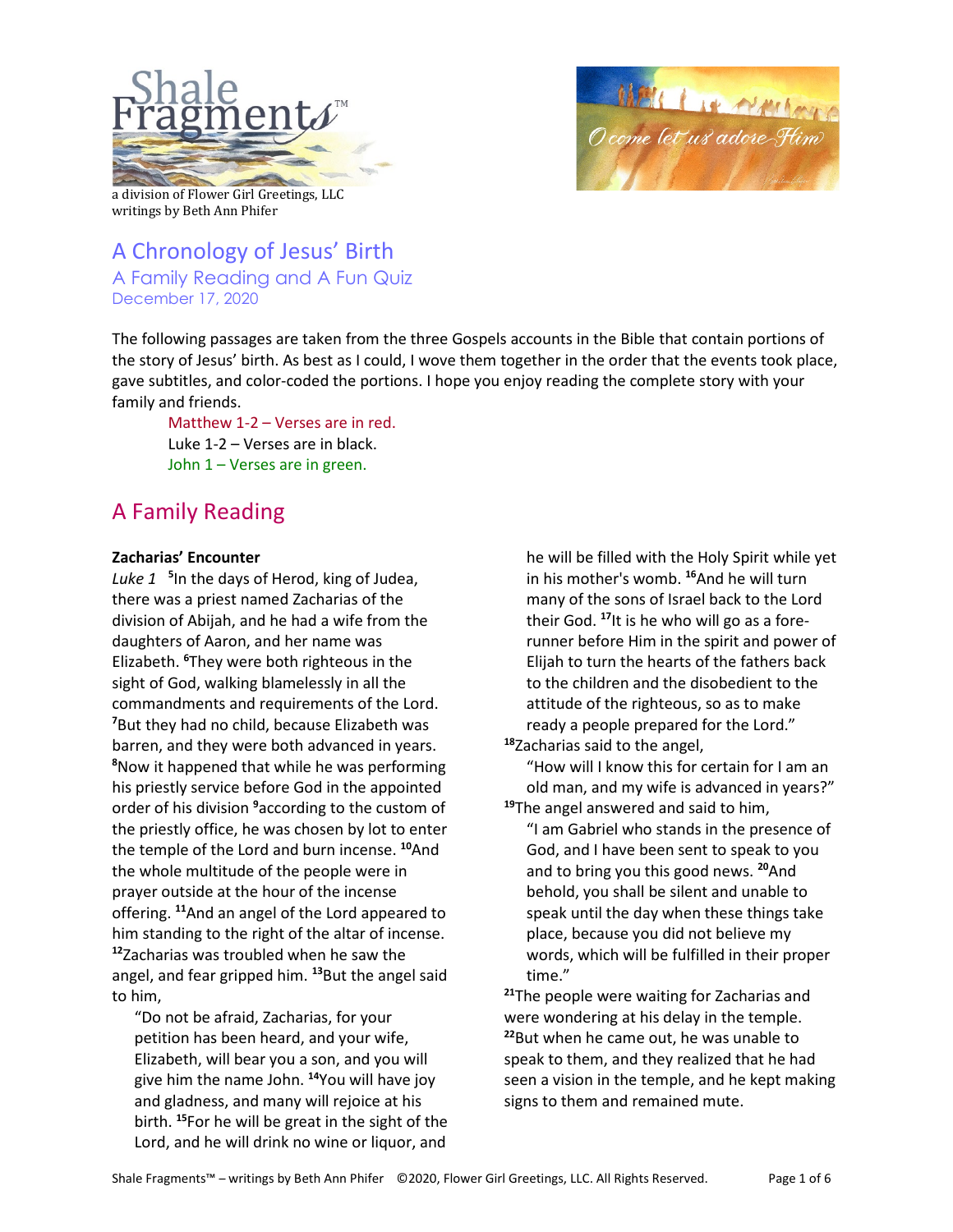#### **Zacharias Goes Home**

**<sup>23</sup>**When the days of his priestly service were ended, he went back home. **<sup>24</sup>**After these days Elizabeth his wife became pregnant, and she kept herself in seclusion for five months, saying,

**<sup>25</sup>**"This is the way the Lord has dealt with me in the days when He looked with favor upon me to take away my disgrace among men."

## **Mary's Encounter**

**<sup>26</sup>**Now in the sixth month the angel Gabriel was sent from God to a city in Galilee called Nazareth **<sup>27</sup>**to a virgin engaged to a man whose name was Joseph of the descendants of David, and the virgin's name was Mary. **<sup>28</sup>**And coming in, he said to her,

"Greetings, favored one! The Lord is with you." **<sup>29</sup>**But she was very perplexed at this statement and kept pondering what kind of salutation this was. **<sup>30</sup>**The angel said to her, "Do not be afraid, Mary, for you have found favor with God. **<sup>31</sup>**And behold, you will conceive in your womb and bear a son, and you shall name Him Jesus. **<sup>32</sup>**He will be great and will be called the Son of the Most High, and the Lord God will give Him the throne of His father David; **<sup>33</sup>**and He will reign over the house of Jacob forever, and His kingdom will have no end."

**<sup>34</sup>**Mary said to the angel,

"How can this be, since I am a virgin?" **<sup>35</sup>**The angel answered,

"The Holy Spirit will come upon you, and the power of the Most High will overshadow you; and for that reason the holy Child shall be called the Son of God. **<sup>36</sup>**And behold, even your relative Elizabeth has also conceived a son in her old age, and she who was called barren is now in her sixth month. **<sup>37</sup>**For nothing will be impossible with God."

**<sup>38</sup>**And Mary said,

"Behold, the bondslave of the Lord; may it be done to me according to your word." And the angel departed from her.

#### **Joseph's Encounter**

*Matthew 1* **<sup>18</sup>**Now the birth of Jesus Christ was as follows: when His mother Mary had been betrothed to Joseph before they came together, she was found to be with child by the Holy Spirit. **<sup>19</sup>**And Joseph her husband, being a righteous man and not wanting to disgrace her,

planned to send her away secretly. **<sup>20</sup>**But when he had considered this, behold, an angel of the Lord appeared to him in a dream, saying,

"Joseph, son of David, do not be afraid to take Mary as your wife; for the Child who has been conceived in her is of the Holy Spirit. **<sup>21</sup>**She will bear a Son and you shall call His name Jesus for He will save His people from their sins."

**<sup>22</sup>**Now all this took place to fulfill what was spoken by the Lord through the prophet:

**<sup>23</sup>**"Behold, the virgin shall be with Child and shall bear a son, and they shall call his name Immanuel," which translated means "God with us."

**<sup>24</sup>**And Joseph awoke from his sleep and did as the angel of the Lord commanded him and took Mary as his wife **<sup>25</sup>**but kept her a virgin until she gave birth to a Son, and he called His name Jesus.

#### **Mary's Visit with Elizabeth**

*Luke 1* **<sup>39</sup>**Now at this time Mary arose and went in a hurry to the hill country to a city of Judah **<sup>40</sup>**and entered the house of Zacharias and greeted Elizabeth. **<sup>41</sup>**When Elizabeth heard Mary's greeting, the baby leaped in her womb, and Elizabeth was filled with the Holy Spirit. **<sup>42</sup>**She cried out with a loud voice and said,

"Blessed are you among women and blessed is the fruit of your womb! **<sup>43</sup>**And how has it happened to me that the mother of my Lord would come to me? **<sup>44</sup>**For behold, when the sound of your greeting reached my ears, the baby leaped in my womb for joy. **<sup>45</sup>**And blessed is she who believed that there would be a fulfillment of what had been spoken to her by the Lord."

**<sup>46</sup>**And Mary said,

"My soul exalts the Lord, **<sup>47</sup>**and my spirit has rejoiced in God my Savior **<sup>48</sup>**for He has had regard for the humble state of His bondslave for behold from this time on, all generations will count me blessed. **<sup>49</sup>**For the Mighty One has done great things for me, and holy is His name, **<sup>50</sup>**and his mercy is upon generation after generation toward those who fear him. **<sup>51</sup>**He has done mighty deeds with His arm; He has scattered those who were proud in the thoughts of their heart. **<sup>52</sup>**He has brought down rulers from their thrones and has exalted those who were humble. **<sup>53</sup>**He has filled the hungry with good things and sent away the rich empty-handed.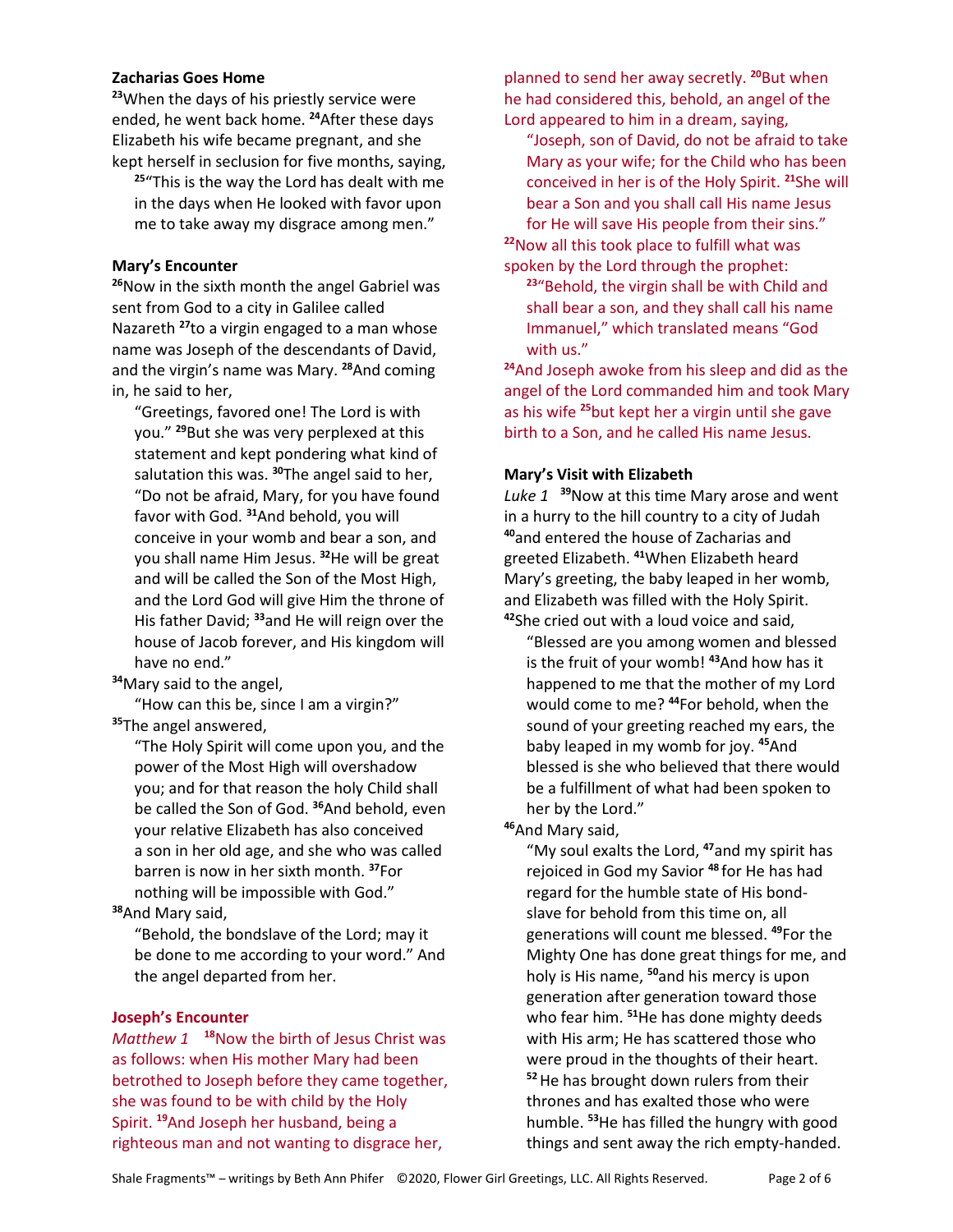**<sup>54</sup>**He has given help to Israel His servant in remembrance of His mercy **<sup>55</sup>**as He spoke to our fathers, to Abraham and his descendants forever."

**<sup>56</sup>**And Mary stayed with her about three months and then returned to her home.

#### **Zacharias' and Elizabeth's Joy**

(John the Baptizer's Birth)

**<sup>57</sup>**Now the time had come for Elizabeth to give birth, and she gave birth to a son. **<sup>58</sup>**Her neighbors and her relatives heard that the Lord had displayed His great mercy toward her, and they were rejoicing with her. **<sup>59</sup>**And it happened that on the eighth day they came to circumcise the child, and they were going to call him Zacharias after his father. **<sup>60</sup>**But his mother answered and said,

"No, indeed, but he shall be called John." **<sup>61</sup>**And they said to her,

"There is no one among your relatives who is called by that name."

**<sup>62</sup>**And they made signs to his father as to what he wanted him called. **<sup>63</sup>**And he asked for a tablet and wrote as follows,

"His name is John."

And they were all astonished. **<sup>64</sup>**And at once his mouth was opened and his tongue loosed, and he began to speak in praise of God. **<sup>65</sup>**Fear came on all those living around them; and all these matters were being talked about in all the hill country of Judea. **<sup>66</sup>**All who heard them kept them in mind, saying,

"What then will this child turn out to be?" For the hand of the Lord was certainly with him.

## **Zacharias' Prophesy**

**<sup>67</sup>**And his father Zacharias was filled with the Holy Spirit and prophesied saying,

**<sup>68</sup>**"Blessed be the Lord God of Israel for He has visited us and accomplished redemption for His people **<sup>69</sup>**and has raised up a horn of salvation for us in the house of David His servant **<sup>70</sup>**as He spoke by the mouth of His holy prophets from of old, **<sup>71</sup>**"Salvation from our enemies and from the hand of all who hate us **<sup>72</sup>**to show mercy toward our fathers and to remember His holy covenant, **<sup>73</sup>**the oath which He swore to Abraham our father **<sup>74</sup>**to grant us that we, being rescued from the hand of our enemies, might serve Him without fear **<sup>75</sup>**in holiness and righteousness before Him all our days. **<sup>76</sup>**And you, child, will be called the

prophet of the Most High for you will go on before the Lord to prepare his ways **<sup>77</sup>**to give to His people the knowledge of salvation by the forgiveness of their sins, **<sup>78</sup>**because of the tender mercy of our God with which the Sunrise from on high will visit us **<sup>79</sup>**to shine upon those who sit in darkness and the shadow of death, to guide our feet into the way of peace."

**<sup>80</sup>**And the child continued to grow and to become strong in spirit, and he lived in the deserts until the day of his public appearance to Israel. (*John 1* **<sup>6</sup>** There came a man sent from God whose name was John. **<sup>7</sup>** He came as a witness to testify about the Light, so that all might believe through him. **<sup>8</sup>** He was not the Light, but he came to testify about the Light.)

#### **Jesus' Birth**

*Luke 2* **<sup>1</sup>** Now in those days a decree went out from Caesar Augustus that a census be taken of all the inhabited earth. **<sup>2</sup>** This was the first census taken while Quirinius was governor of Syria. **<sup>3</sup>** And everyone was on his way to register for the census, each to his own city. **<sup>4</sup>** Joseph also went up from Galilee from the city of Nazareth to Judea to the city of David which is called Bethlehem, because he was of the house and family of David **<sup>5</sup>** in order to register along with Mary who was engaged to him and was with child. **<sup>6</sup>** While they were there, the days were completed for her to give birth, **<sup>7</sup>** and she gave birth to her firstborn son, and she wrapped Him in cloths and laid Him in a manger, because there was no room for them in the inn.

#### **Jesus Birth – The Word became Flesh**

John 1<sup>1</sup> In the beginning was the Word, and the Word was with God, and the Word was God. **<sup>2</sup>** He was in the beginning with God. **<sup>3</sup>** All things came into being through Him and apart from Him nothing came into being that has come into being. **<sup>4</sup>** In Him was life, and the life was the Light of men. **<sup>5</sup>** The Light shines in the darkness, and the darkness did not comprehend it. **<sup>9</sup>** There was the true Light that, coming into the world, enlightens every man. **<sup>10</sup>**He was in the world, and the world was made through Him, and the world did not know Him. **<sup>11</sup>**He came to His own, and those who were His own did not receive Him. **<sup>12</sup>**But as many as received Him, to them He gave the right to become children of God, even to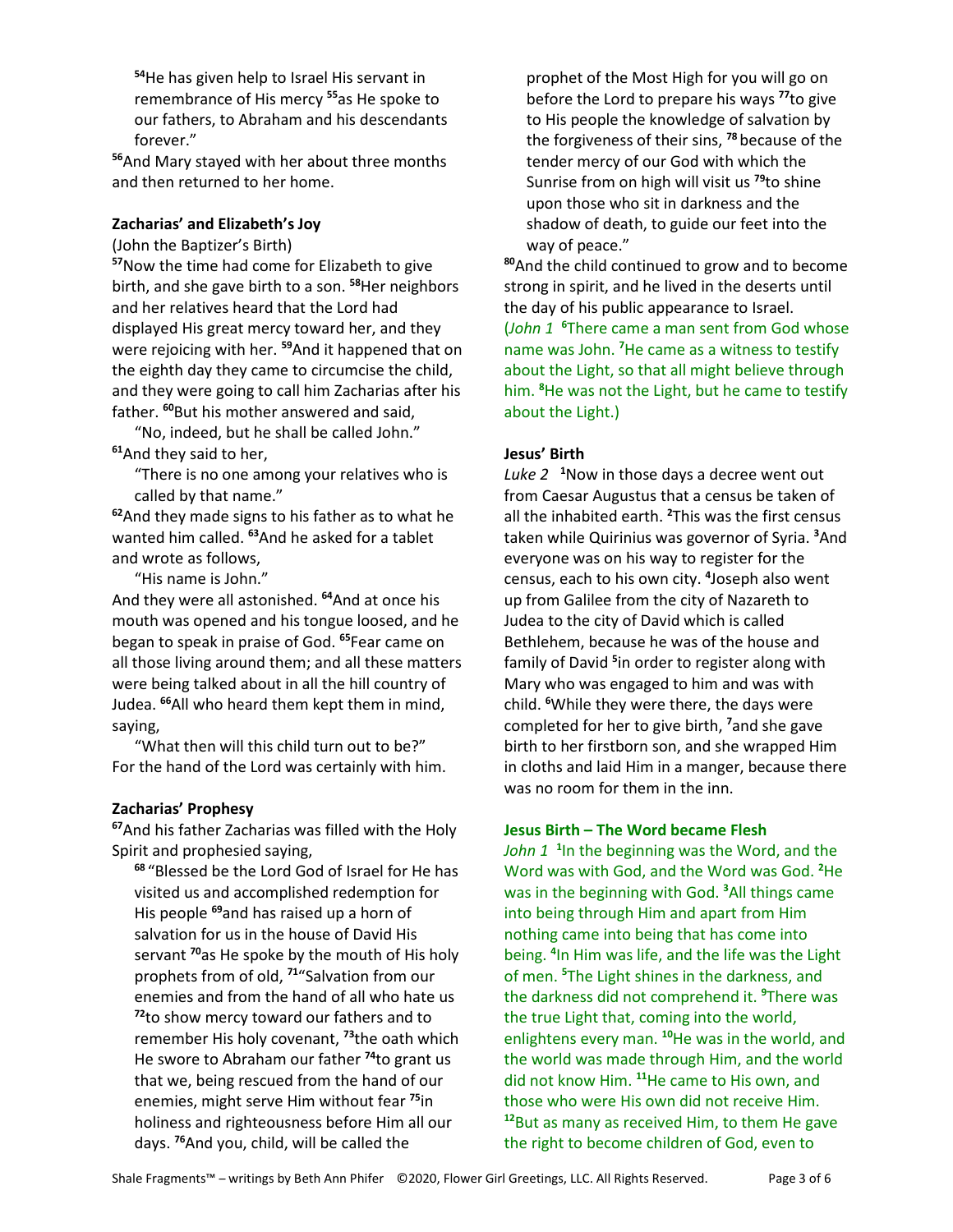those who believe in His name **<sup>13</sup>**who were born, not of blood nor of the will of the flesh nor of the will of man, but of God. **<sup>14</sup>**And the Word became flesh and dwelt among us, and we beheld His glory, glory as of the only begotten from the Father, full of grace and truth. **<sup>15</sup>**John testified about Him and cried out, saying,

"This was He of whom I said, 'He who comes after me has a higher rank than I, for He existed before me.'"

**<sup>16</sup>**For of His fullness we have all received, and grace upon grace. **<sup>17</sup>**For the Law was given through Moses; grace and truth were realized through Jesus Christ. **<sup>18</sup>**No one has seen God at any time; the only begotten God who is in the bosom of the Father, He has explained Him.

## **The Shepherds' Encounter**

Luke 2<sup>8</sup>In the same region there were shepherds staying out in the fields and keeping watch over their flock by night. **<sup>9</sup>** And an angel of the Lord suddenly stood before them, and the glory of the Lord shone around them, and they were terribly frightened. **<sup>10</sup>**But the angel said to them,

"Do not be afraid for, behold, I bring you good news of great joy which will be for all the people **<sup>11</sup>**for today in the city of David there has been born for you a Savior who is Christ the Lord. **<sup>12</sup>**This will be a sign for you: you will find a baby wrapped in cloths and lying in a manger."

**<sup>13</sup>**And suddenly there appeared with the angel a multitude of the heavenly host praising God and saying,

**<sup>14</sup>**"Glory to God in the highest and on earth

peace among men with whom He is pleased." **<sup>15</sup>**When the angels had gone away from them into heaven, the shepherds began saying to one another,

"Let us go straight to Bethlehem then and see this thing that has happened which the Lord has made known to us."

**<sup>16</sup>**So they came in a hurry and found their way to Mary and Joseph and the baby as He lay in the manger. **<sup>17</sup>**When they had seen this, they made known the statement which had been told them about this Child. **<sup>18</sup>**And all who heard it wondered at the things which were told them by the shepherds. **<sup>19</sup>**But Mary treasured all these things, pondering them in her heart. **<sup>20</sup>**The shepherds went back glorifying and praising

God for all they had heard and seen just as had been told them.

#### **Simeon and Anna's Encounter**

**<sup>21</sup>**And when eight days had passed before His circumcision, His name was then called Jesus, the name given by the angel before He was conceived in the womb. **<sup>22</sup>**And when the days for their purification according to the law of Moses were completed, they brought Him up to Jerusalem to present Him to the Lord **<sup>23</sup>**as it is written in the Law of the Lord,

"Every firstborn male that opens the womb shall be called holy to the lord,"

**<sup>24</sup>**and to offer a sacrifice according to what was said in the Law of the Lord,

"a pair of turtledoves or two young pigeons."

**<sup>25</sup>**And there was a man in Jerusalem whose name was Simeon, and this man was righteous and devout, looking for the consolation of Israel, and the Holy Spirit was upon him. **<sup>26</sup>**And it had been revealed to him by the Holy Spirit that he would not see death before he had seen the Lord's Christ. **<sup>27</sup>**And he came in the Spirit into the temple, and when the parents brought in the child Jesus to carry out for Him the custom of the Law, **<sup>28</sup>**then he took Him into his arms and blessed God and said, **<sup>2</sup>**

**9** "Now Lord, You are releasing Your bondservant to depart in peace according to Your word **<sup>30</sup>**for my eyes have seen Your salvation, **<sup>31</sup>**which You have prepared in the presence of all peoples, **<sup>32</sup>**a light of revelation to the Gentiles and the glory of Your people Israel."

**<sup>33</sup>**And His father and mother were amazed at the things which were being said about Him. **<sup>34</sup>**And Simeon blessed them and said to Mary His mother,

"Behold, this Child is appointed for the fall and rise of many in Israel and for a sign to be opposed, **<sup>35</sup>**and a sword will pierce even your own soul to the end that thoughts from many hearts may be revealed."

**<sup>36</sup>**And there was a prophetess, Anna, the daughter of Phanuel of the tribe of Asher. She was advanced in years and had lived with her husband seven years after her marriage **<sup>37</sup>**and then as a widow to the age of eighty-four. She never left the temple, serving night and day with fastings and prayers. **38**At that very moment she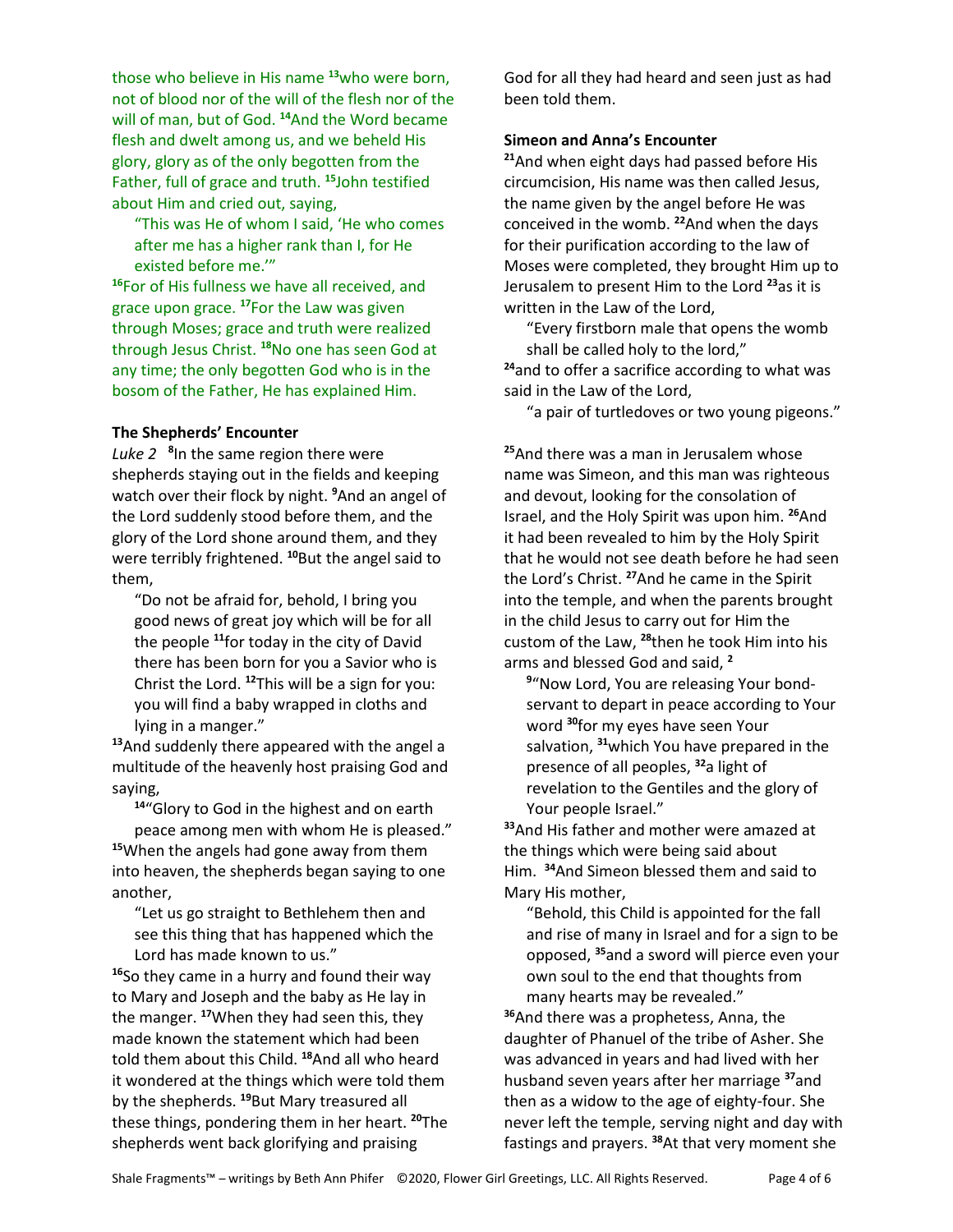came up and began giving thanks to God and continued to speak of Him to all those who were looking for the redemption of Jerusalem.

#### **The Magi's Encounter**

*Matthew 2* **<sup>1</sup>** Now after Jesus was born in Bethlehem of Judea in the days of Herod the king, magi from the east arrived in Jerusalem saying,

**2** "Where is He who has been born King of the Jews? For we saw His star in the east and have come to worship Him."

**3** When Herod heard this, he was troubled and all Jerusalem with him. **<sup>4</sup>** Gathering together all the chief priests and scribes of the people, he inquired of them where the Messiah was to be born. **<sup>5</sup>** They said to him,

"In Bethlehem of Judea, for this is what has been written by the prophet: **<sup>6</sup>** 'and you, Bethlehem land of Judah, are by no means least among the leaders of Judah for out of you shall come forth a ruler who will shepherd my people Israel.'"

**7** Then Herod secretly called the magi and determined from them the exact time the star appeared. **<sup>8</sup>** And he sent them to Bethlehem and said,

"Go and search carefully for the Child and when you have found Him, report to me, so that I too may come and worship Him."

**9** After hearing the king, they went their way, and the star that they had seen in the east went on before them until it came and stood over the place where the Child was. **<sup>10</sup>**When they saw the star, they rejoiced exceedingly with great joy. **<sup>11</sup>**After coming into the house they saw the Child with Mary His mother, and they fell to the ground and worshiped Him. Then opening their treasures, they presented to Him gifts of gold, frankincense, and myrrh. **<sup>12</sup>**And having been warned by God in a dream not to return to Herod, the magi left for their own country by another way.

#### **Mary, Joseph, and Jesus' Flight**

**<sup>13</sup>**Now when the magi had gone, behold, an angel of the Lord appeared to Joseph in a dream and said,

"Get up! Take the Child and His mother and flee to Egypt and remain there until I tell you for Herod is going to search for the Child to destroy Him."

**<sup>14</sup>**So Joseph got up and took the Child and His mother while it was still night and left for Egypt. **<sup>15</sup>**He remained there until the death of Herod. This was to fulfill what had been spoken by the Lord through the prophet:

"Out of Egypt I called my Son."

# A Fun Quiz

# **Where? Can you name the city?**

| 1.  |                                                                                  |
|-----|----------------------------------------------------------------------------------|
| 2.  |                                                                                  |
| 3.  |                                                                                  |
| 4.  |                                                                                  |
| 5.  | Where was Jesus when the wise men came to see Him? _____________________________ |
| 6.  | When Mary left Elizabeth's house, where did she go? ____________________________ |
| 7.  |                                                                                  |
| 8.  | When the wise men entered the land of Israel, where did they go first?           |
| 9.  |                                                                                  |
| 10. |                                                                                  |
| 11. | After the wise men worshipped Jesus, where did they go? ________________________ |
| 12. | Where did Jesus and His parents go shortly after the wise men left?              |
| 13. | Where was Mary when she began her song, "My soul magnifies the Lord!"            |
|     | 14. Where did Jesus grow up as a young Child and through His teen years?         |
|     |                                                                                  |